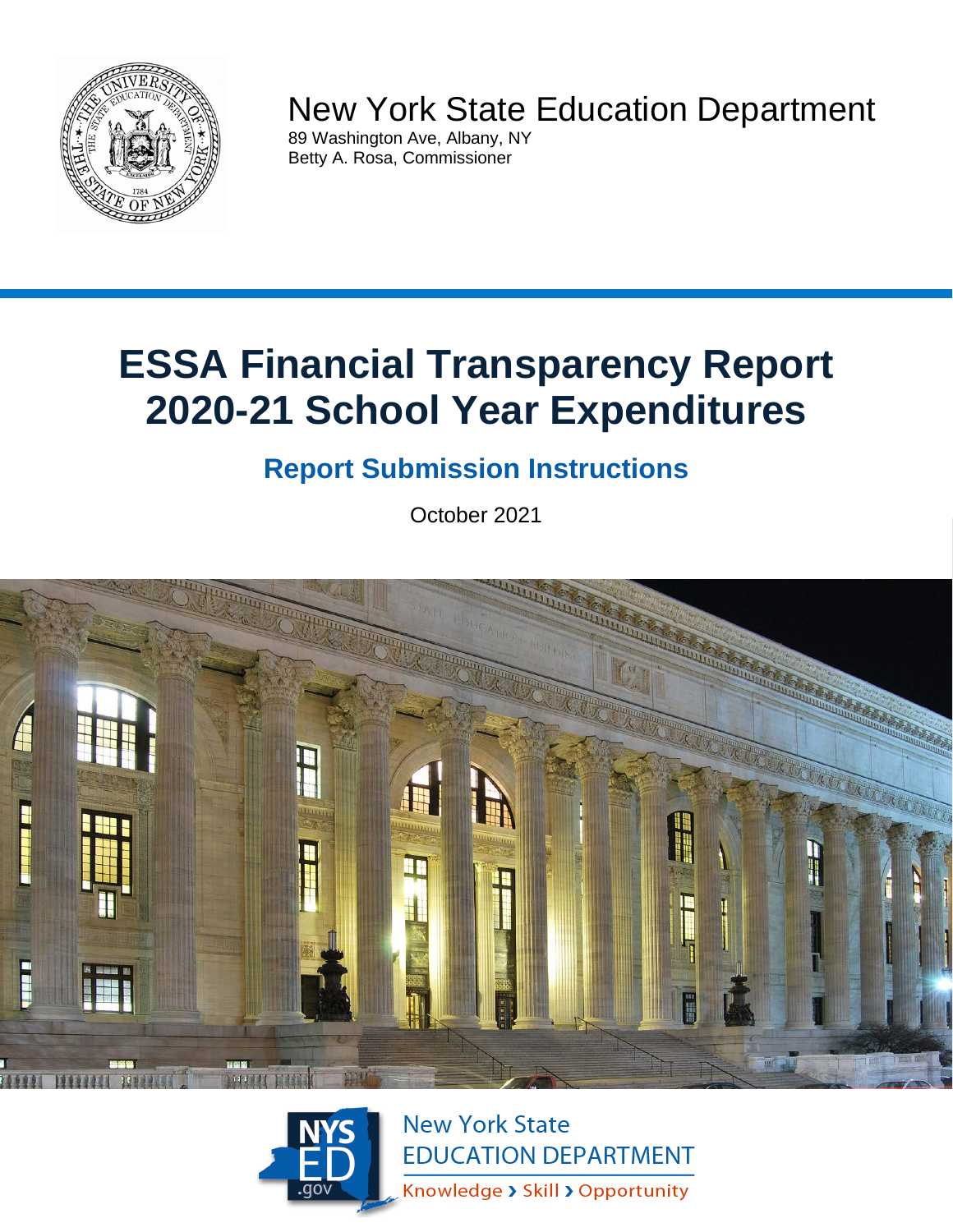### **THE UNIVERSITY OF THE STATE OF NEW YORK**

### **Regents of The University**

**Commissioner of Education and President of The University** BETTY A. ROSA

**Director of Education Finance** 

SEAN GIAMBATTISTA

The State Education Department does not discriminate on the basis of age, color, religion, creed, disability, marital status, veteran status, national origin, race, gender, genetic predisposition or carrier status, or sexual orientation in its educational programs, services and activities. Portions of this publication can be made available in a variety of formats, including braille, large print or audio tape, upon request. Inquiries concerning this policy of nondiscrimination should be directed to the Department's Office for Diversity and Access, Room 530, Education Building, Albany, NY 12234.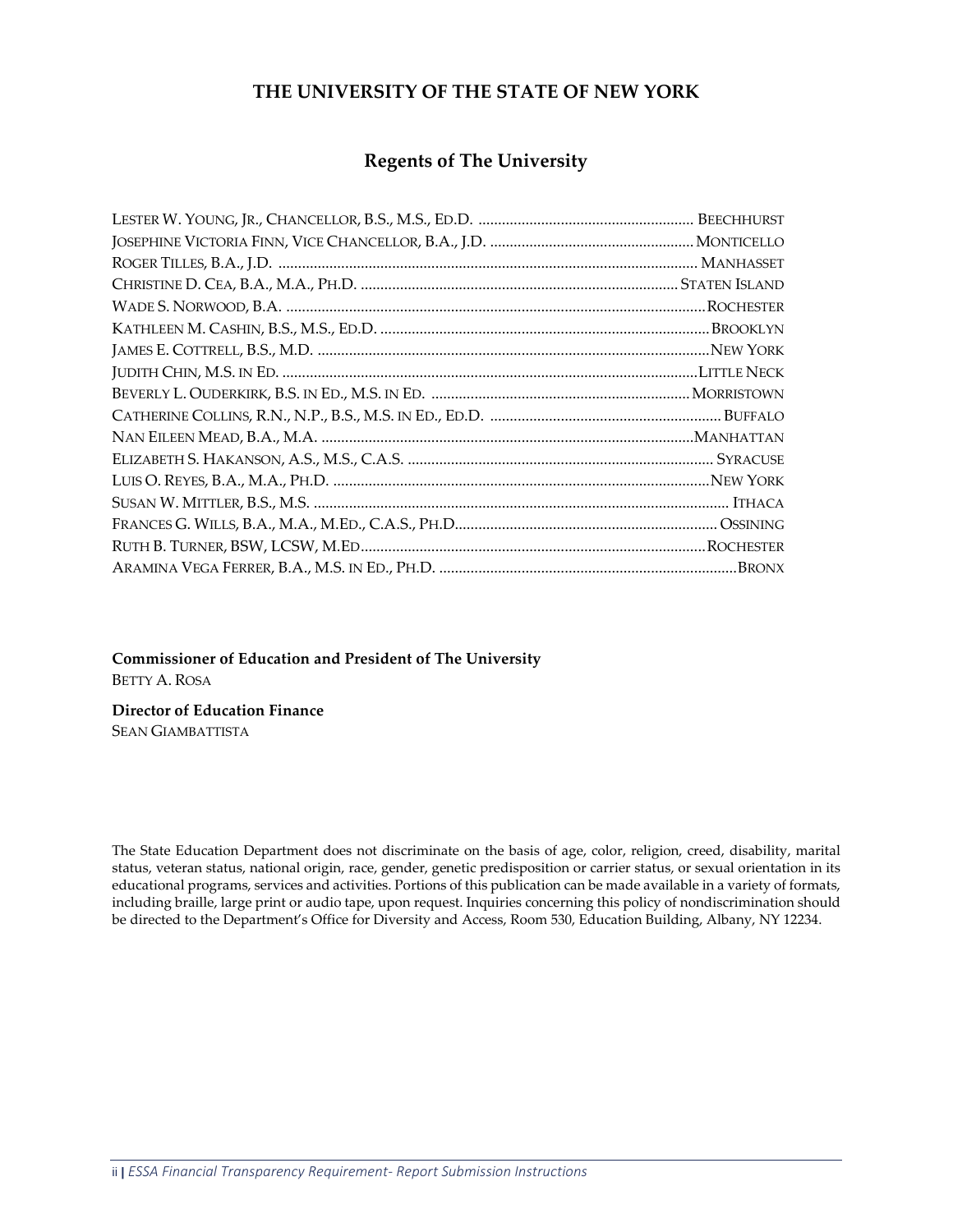## **Table of Contents**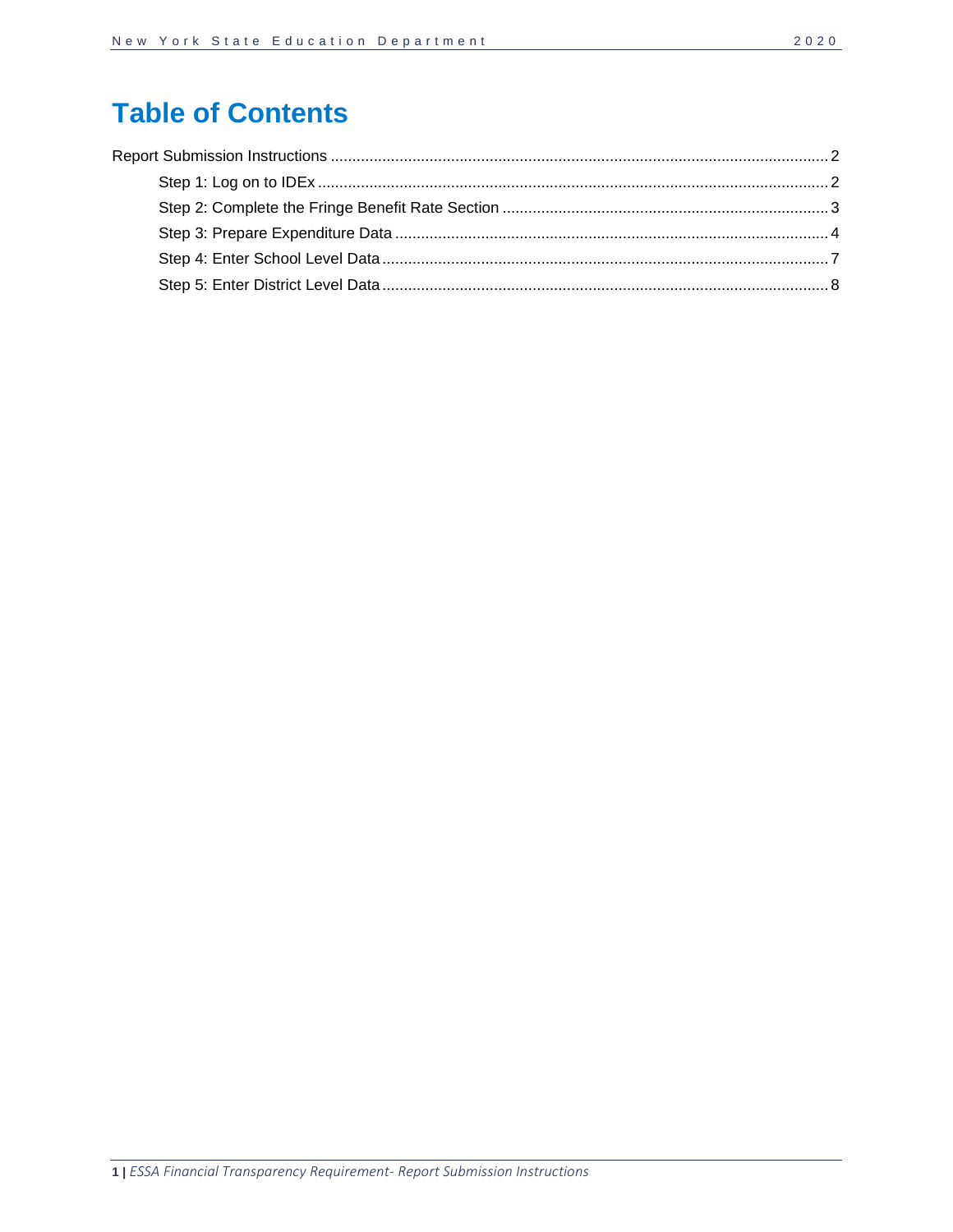### <span id="page-3-0"></span>**Report Submission Instructions**

This section provides instructions on compiling and submitting the expenditure data required for the ESSA Financial Transparency Report. Additional information is available in the [Frequently Asked](http://www.oms.nysed.gov/faru/ESSAFinancialTransparencyFAQ.html)  [Questions](http://www.oms.nysed.gov/faru/ESSAFinancialTransparencyFAQ.html) document. Questions may also be directed to [ESSAFinTrans@nysed.gov.](mailto:ESSAFinTrans@nysed.gov)

#### <span id="page-3-1"></span>**Step 1: Log on to IDEx**

To access the forms through the IRS Data Exchange (IDEx), go to the Application Business Portal at https://portal.nysed.gov. (Note that Firefox is the preferred web

#### **Expenditure Data Submission Steps**

- **Step 1:** Log on to IDEx ESSA Financial Transparency Form portal to confirm access, edit/save or submit/certify rights and the correct school listings.
- **Step 2:** Complete the Fringe Benefit Rate Section.
- **Step 3:** Prepare expenditure data using this guidance.
- **Step 4:** Complete the school level forms in IDEx; save and submit.
- **Step 5:** After the rollup of the school forms, complete the central district cost form in IDEx; save and submit

browser). Log on using your business portal credentials. All School District Superintendents have access to Submit/Certify data within IDEx and can delegate the same ability to other users within their jurisdiction. **To delegate other users to the forms, superintendents must login to the SEDDAS application and entitle the user with the ESSA Financial Transparency (EFT) application**. The ESSA Financial Transparency entitlement has 3 possible roles available for delegation: Submit/Certify, Save, and Read Only. If you have questions on SEDDAS access, please contact the SEDDAS help desk at [seddas@nysed.gov](mailto:seddas@nysed.gov).

Once you have logged into the Portal, select the IRS Data Exchange:

| <b>上 My Applications</b> |  |
|--------------------------|--|
| IRS Data Exchange        |  |

Your District Level Form should appear by default, which will be needed for Step 2. If not, you may need access. Enter your Institution ID or BEDS code in the "Search by Institution" box and a dropdown of all schools within the district should appear. Confirm all schools in your district are present and available. If not, please contact SED at [ESSAFinTrans@nysed.gov](mailto:ESSAFinTrans@nysed.gov) or (518) 486-2266.

To proceed to Step 2, select the "ESSA Financial Transparency Report – District Level Actual Expenditures" form under the Data Collections section

| Q Search by Institution                                                         |                           |                 |   | Q Search by Form  |    |                     |  |
|---------------------------------------------------------------------------------|---------------------------|-----------------|---|-------------------|----|---------------------|--|
| Enter an institution name, ID, or BEDSCODE                                      |                           |                 |   | Enter a form name |    |                     |  |
| Data Collections<br><b>Manage Forms</b>                                         | <b>Bulk Upload</b>        |                 |   |                   |    |                     |  |
| Data Collections for NYS DEPT OF EDUCATION<br>⋿<br>Show<br>$\vee$ entries<br>10 |                           |                 |   |                   |    | Search:             |  |
| ΠÈ<br><b>Data Collection</b>                                                    | <b>Collection Year IT</b> | <b>Due Date</b> |   | <b>Status</b>     | 11 | <b>Last Updated</b> |  |
| <b>ESSA Financial Transparency Report -</b>                                     |                           |                 | 鱛 |                   |    |                     |  |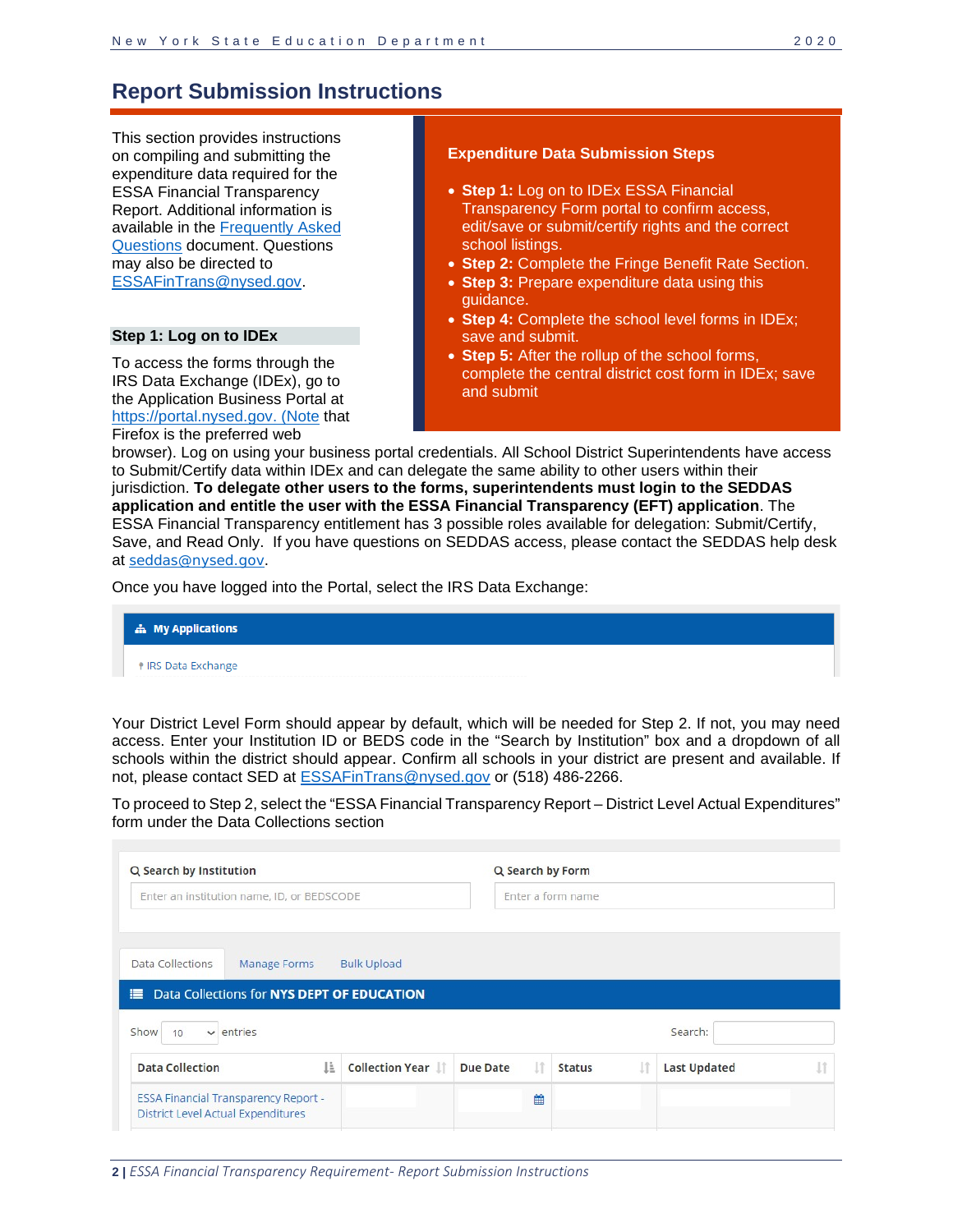#### <span id="page-4-0"></span>**Step 2: Complete the Fringe Benefit Rate Section**

Before preparing expenditure data in your own financial systems and reporting in the rest of the form, you will first need to calculate the fringe benefit rate to use in reporting expenditures. This is done through accessing the section at the top of the District Level Actual Expenditures form. For each item within the Fringe Benefit Rate section, do not include salaries and benefits that will be reported under any Exclusion. However, if the district is using the Fringe Benefit Rate to calculate excluded benefits as well as benefits reported on the forms, districts should use all salaries and benefits to calculate the Fringe Benefit Rate.

- Read the instructions in the District Average Fringe Benefit section of the IDEx Report before continuing.
- Fill out your information in each of the "Amount Spent" boxes. Use the TAB key to get to the next box.
- Please calculate the District Average Fringe Rate (be sure to include all decimal places shown in the calculation without rounding) and enter it in the corresponding box:

Total Employee Benefits for Active Employees Total Employee Benefits for Active Employees \* 100<br>Total Personal Service in General Fund & Special Aid Fund

- After you have entered your calculated rate, as a percent, hit the TAB key. The form will ensure the figure is correct. Note that the form will validate a large number of digits. If you receive an error due to this, please enter all digits shown in the validation note.
- If correct, you now have the Fringe Benefit Rate that may be applied to all expenditures as described below. Record your rate and then select "Return to Data Exchange" at the top of the page to return to the main page and begin filling out your school forms. .

\*\**Note: You will no longer be saving this form after completing this section. You will still need to complete, save, and submit All school forms before completing the District form.* 

|                                                            | <b>Amount Spent</b> | Fringe Rate (%) |
|------------------------------------------------------------|---------------------|-----------------|
| Total Employee Benefits in General Fund & Special Aid Fund | \$<br>1,000         | N/A             |
| <b>Other Post-Employment Benefits</b>                      | \$<br>400           | N/A             |
| <b>Total Employee Benefits for Active Employees</b>        | \$<br>600           | N/A             |
| Total Personal Service in General Fund & Special Aid Fund  | \$<br>2,000         | N/A             |
| District Average Fringe Rate                               | N/A                 | 30              |

Each line in the Fringe Benefits Section can be understood as follows:

- Total Employee Benefits in General Fund & Special Aid Fund: Each ST-3 account code ending with an object of expenditure of ".8" for all codes not reported as an exclusion.
- Other Post-Employment Benefits: Other post-employment benefits (OPEB) represent the cost of providing non-pension benefits to former employees. These benefits principally involve health care benefits but may also include life insurance, disability, legal, and other services. The cost of providing such benefits to former employees paid out of the district's annual budget (not the actuarially calculated annual OPEB expense) should be reported as "G2. All Other Benefits" on report view one.
- Total Employee Benefits for Active Employees: The difference of Total Employee Benefits in the General Fund and Special Aid Fund less Other Post-Employment Benefits
- Total Personal Service in General Fund & Special Aid Fund: All salaries for district employees not reported under exclusions. Personal service does not include any benefits.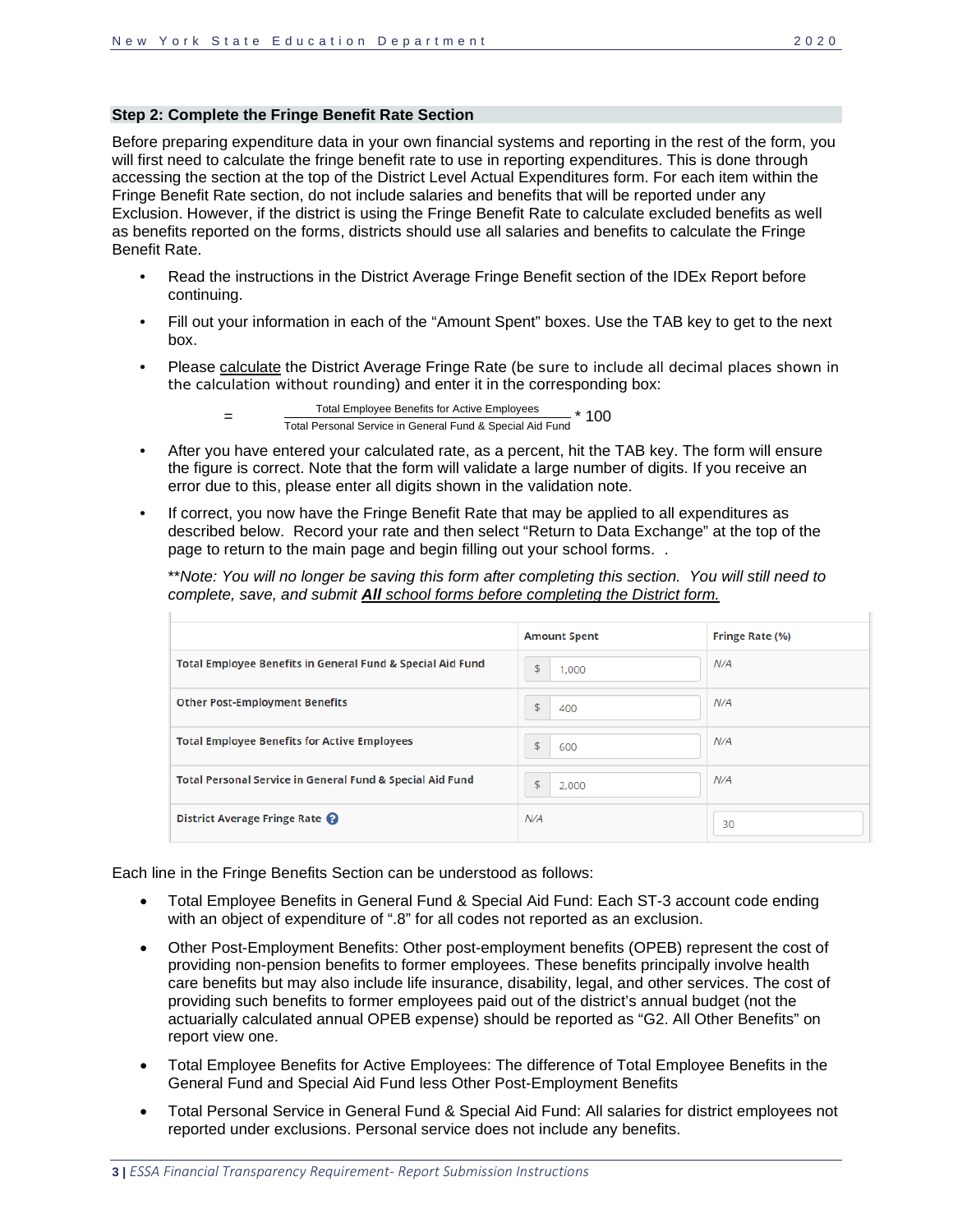*Note: Districts may opt to use actual fringe benefits rather than an average fringe rate. Districts choosing to do so must still complete this section, but individual fringe benefit categories may use actual benefits expenditures rather than an amount calculated with the average fringe rate.*

#### <span id="page-5-0"></span>**Step 3: Prepare Expenditure Data**

Once you have (1) verified access to the Portal, (2) verified the correct listing of schools in your district, and (3) completed the District Average Fringe Benefit Section, you may now begin to prepare expenditure data, using your own financial software, for submission.

#### **School Levels Required for Reporting**

Within each school district, each registered school with an SED Institution ID—regardless of the physical location or configuration—will require a separate *ESSA Financial Transparency Report* submission. **For school districts with only one registered school**, the methodology provided in this guidance should still be used, to the greatest extent practicable, to disaggregate expenditures between a "central district level" and a "school level," even though there are not multiple schools for reporting purposes.

Expenditures should be reported to match enrollment data, that is, by location of the accountable school and not the school where the student is temporarily housed due to social distancing requirements. For example, if a third-grade instructor is teaching class in the middle school rather than elementary, the instructor's salary should be allocated to the elementary school, not the middle school.

#### **Data Point-in-Time and ST-3 Fidelity**

For the *ESSA Financial Transparency Report*, school districts should use the same expenditure data they will use for their school year ST-3 submissions to NYSED's State Aid Office through the State Aid Management System (SAMS). ST-3 totals will be imported onto the IDEx form on the 1st of each month while the form is open. Total expenditures on this form should closely align to the ST-3 value. Discrepancies should be resolved with changes to the ST-3 or the form, as appropriate. ST-3 totals reflect the following codes:

- + Total General Fund Expenditures and Interfund Transfers (AT9999.0)
- Total Interfund Transfers (AT9951.0)
- + Total Special Aid Fund Expenditures and Interfund Transfers (FT9999.0)
- Total Interfund Transfers (FT9951.0)
- + Fiscal Agent Fees (V1380.4)
- + Total Principal (V9798.6)
- + Total Interest (V9798.7)
- + Total School Food Service Expenditures (CT9999.0)
- Total Interfund Transfers (C9901.9)
- + Total Public Library Fund Expenditures (LT9900.0)
- + Total Capital Fund Expenditures for Security of Plant (HT9900.0)
- + Total Permanent Fund Expenditures (PNT9999.0)
- + Total Misc Special Revenue Fund Expenditures (CMT9999.0)

#### **Expenditure Assignments for Reporting**

As noted in the section above, using the ST-3 code listing in the appendices of this guidance, districts will assign reported expenditures by object and purpose in up to three category groups:

- 1) instructional/administrative/all other,
- 2) local/state and federal funding source, and
- 3) program detail area, where appropriate.

Expenditures in excluded codes need only be assigned to the appropriate exclusion code.

**Salaries:** For the salary categories in the instructional, administrative, and other Report View One groupings, actual salaries at the district and school level should be used. Consult the appendices for specific ST-3 account codes associated with these items.

As demonstrated in the example below, when assigning salaries for any of the categories, if certain teachers or employees provide services at multiple school sites, prorate the cost of their services across those sites based on the percentage of their FTE hours that they spent at each site.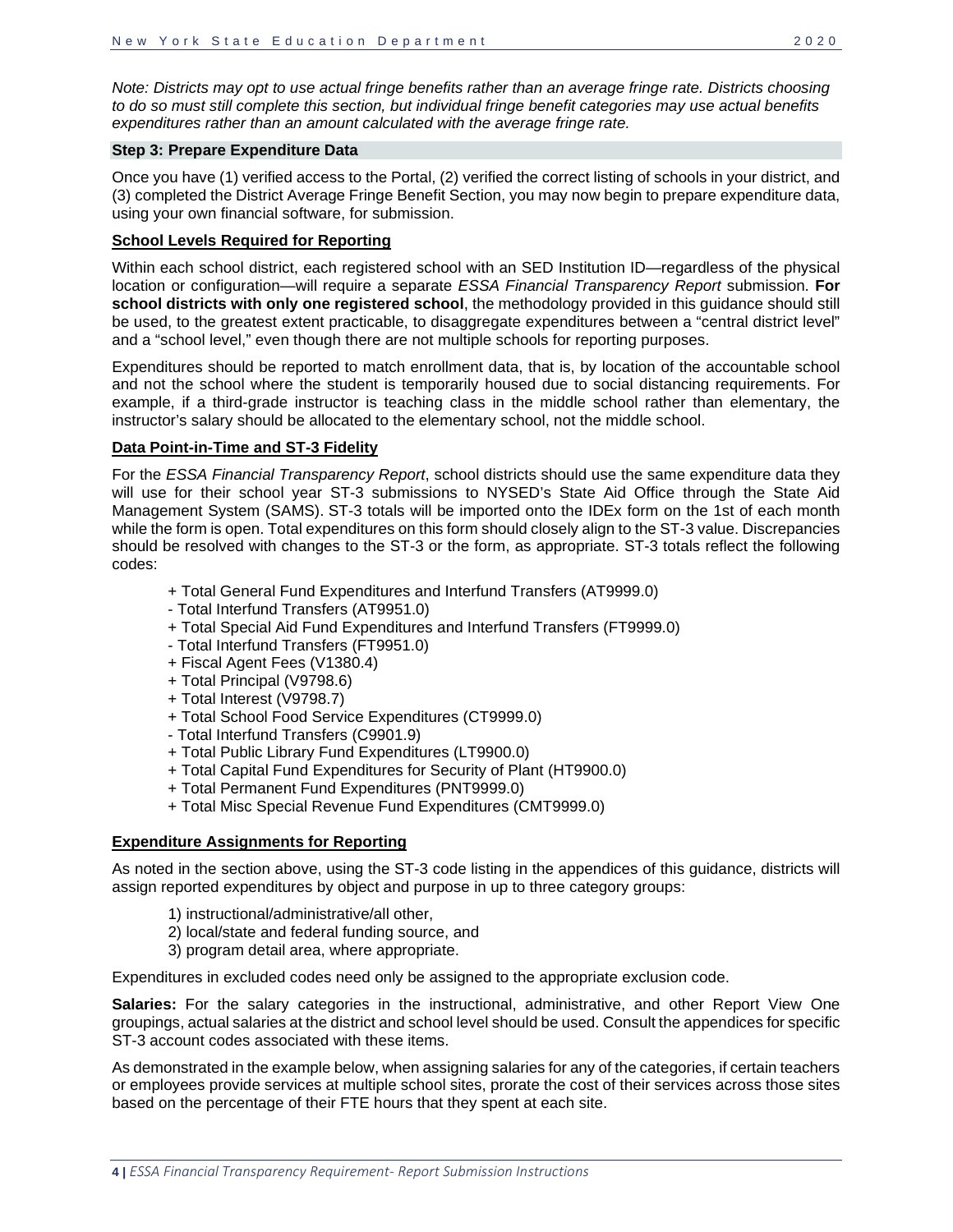**Benefits:** When calculating benefits for the Report View One groupings, use the percentage calculated with the Average District Fringe Rate section (or use actuals, if you are opting to do so). Once you have assigned all salaries, apply the fringe rate percent to each salary category and report the product of the calculation. Be sure to verify that the sum of all the fringe benefit subtotals equals the total fringe benefit expenditure.

Likewise, the same methodology can be used for assigning fringe benefits to Program Detail Areas.

*Note: Districts may elect to forgo the methodology and report actual benefits associated with the reported salaries for each category, if such data is available.*

**All Other Costs:** For each Report View One grouping, the "all other non-personnel costs" field will incorporate all other expenditures not included in the salary and benefits subgroupings (and in the case of the instruction category, contractional professional development). The expenditures to be included within this category, by ST-3 codes, are outlined in the appendices.

**Local/State and Federal Funding Source:** Federal funding source expenditures are those that are reported in the Special Aid Fund for Part A of Titles I, II, III, and IV; IDEA (both 611 and 619); federal CARES, CRRSA, and ARP; and any other federal funding source. Any other federal aids not specifically listing should be including in the "other" federal funding source category.

All other expenditures, including non-federal expenditures within the Special Aid Fund, are reported in the local/State funding source total, except for the expenditures reported in the exclusion categories.

#### **Program Detail Area Reporting Instructions**

As noted in the section above, the Program Detail Areas are intended to provide additional context for key program areas that are included in the instructional and administrative components of Report View One. These amounts are not additive to either Report View One or Two but rather are an additional subgroup of the types of programmatic spending that is occurring within the school and district. For each of the Program Detail Areas, total expenditures for all objects from all sources will be reported, at both the central district and individual school levels.

It is possible that expenditures could fall across multiple categories; as such, there will not be a cumulative total within the report view.

*For full explanations of the following Program Detail Areas, refer to Table 3-Expenditures by Program Detail Areas on page 5.* 

- **Special Education:** All expenditures for Special Education, including instructional and Noninstructional salaries and benefits, from all revenue sources are to be included in this program detail area.
- **ELL/MLL Services:** All such expenditures for ELL/MLL services, including instructional and Noninstructional salaries and benefits, from all revenue sources are to be included in this program detail area.
- **Pupil Services:** This category includes a wide variety of expenditure types, including instructional materials, health and guidance services, and athletics. The ST-3 code listings in the appendices outline each of the specific spending areas that should be included in adding expenditures together for this program detail area.
- **Community Schools Programs:** All such expenditures for community schools programs, including instructional and Non-instructional salaries and benefits, from all revenue sources, are to be included in this program detail area.
- **BOCES Services:** Expenditures for BOCES Services (which will be included in .49 object codes) must be disaggregated into three categories, two of which will be included within the BOCES Services Program Detail Area, one of which will be an exclusion:
	- 1. Tuition payments to BOCES for the full-time education of students by the BOCES (e.g., fulltime BOCES special education instruction). These costs should be reflected in "5-Other Exclusions."
	- 2. Payments to BOCES for centralized services on behalf of the district (e.g., central data processing, BOCES administrative costs). These costs should be reflected in the central district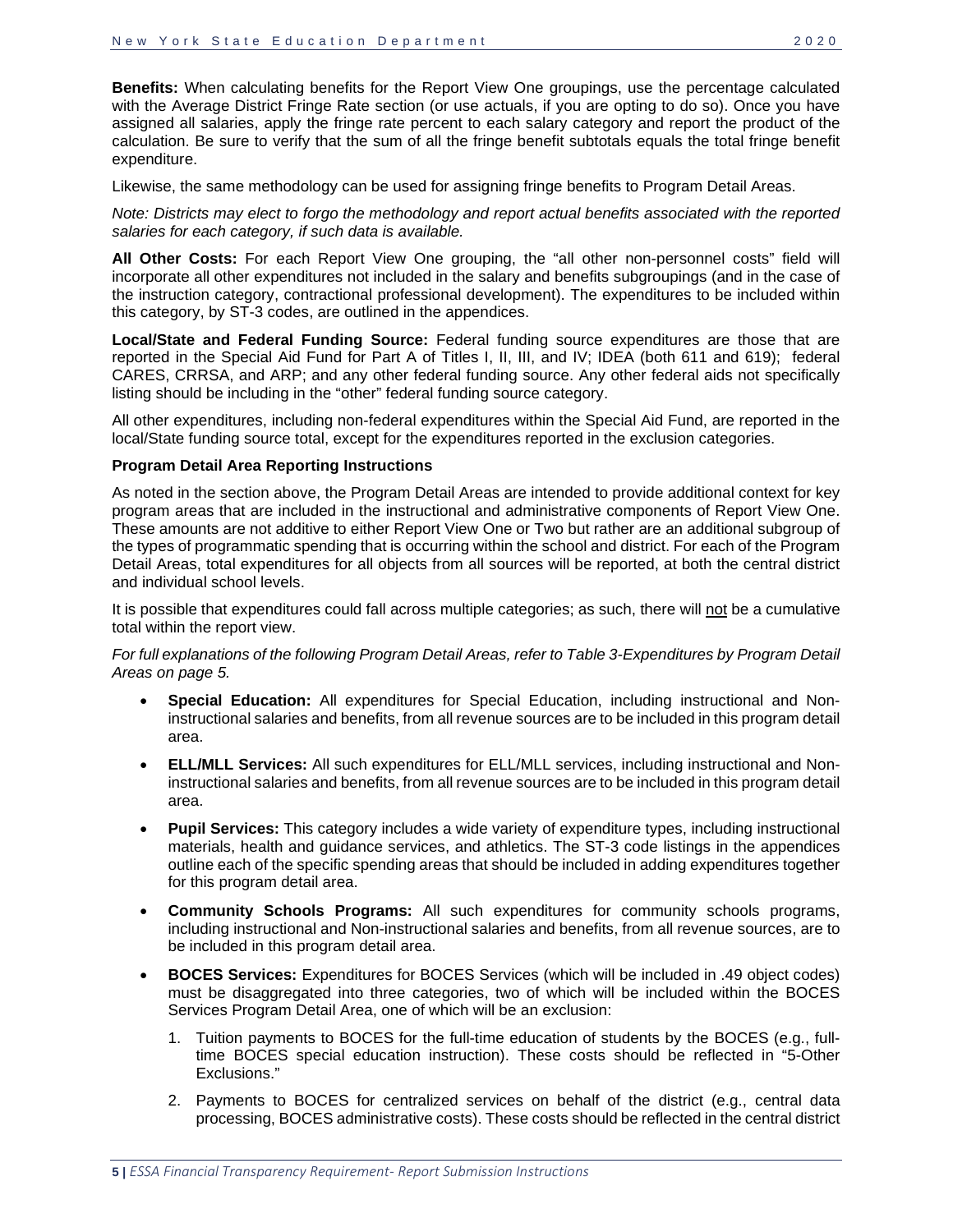cost BOCES services program area detail, except that payments to BOCES as part of the exclusions above in #1 above should be reflected in "5 - Other Exclusions".

3. Payments to BOCES for student-related services, excluding full-time BOCES instruction and districtwide summer programming (e.g., occupational or physical therapy, BOCES part-time instruction of students). These costs should be reflected at the school-level for the student's school of attendance within the district.

#### **Example ST-3 Code Assignments**

In the example below, assume that a school only has two ST-3 codes in which they report expenditures: Chief School Administrator - Non-instructional Salaries and Instruction-Teacher Salaries 4-6, neither of which has any associated benefits. The table below summarizes each way that the expenditures are to be assigned for the purposes of this report.

| $ST-3$<br><b>Code/Title</b>                                                               | <b>Report View</b><br><b>One Type</b><br>(See Table 1) | <b>Report View One</b><br><b>Subgrouping</b><br>(See Table 1) | <b>Report View</b><br><b>Two</b><br>(See Table 2) | <b>Program Detail</b><br>Area<br>(See Table 3)      | <b>Total Amount</b> |
|-------------------------------------------------------------------------------------------|--------------------------------------------------------|---------------------------------------------------------------|---------------------------------------------------|-----------------------------------------------------|---------------------|
| $A1240.16 -$<br>Chief School<br>Administrator<br>Non-<br>Instructional<br><b>Salaries</b> | <b>Central District</b><br>Costs                       | Central<br>Administrative<br><b>Salaries</b>                  | Local/State                                       | N/A                                                 | \$1,000             |
| $A2110.12 -$<br>Instruction-<br>Teacher<br>Salaries 4-6                                   | <b>School Costs</b>                                    | Instructional<br><b>Salaries</b>                              | Local/State                                       | <b>Special Education</b><br><b>ELL/MLL Services</b> | \$1,000             |

**Table 5. Example ST-3 Code Assignments**

In this example, there is one teacher who spends half of their time in general education, one quarter of their time in special education, and one quarter of their time in providing ELL/MLL services. For Report View One and Two categories, the full amounts for both the Administrator and Teacher would be reported in the appropriate slot (in this case, Central Administrative Salaries and Instructional Salaries, respectively). For Program Detail Area Categories, the expenditures for the teacher will be allocated based on the FTE for the particular service. In this case, 0.25 will be assigned to Special Education and 0.25 will be assigned to ELL/MLL Services.

#### **Table 6. Draft Example of Assigning Expenditures**

| <b>Report View Categories</b>                    | A1240.16                | A2110.12    |
|--------------------------------------------------|-------------------------|-------------|
| <b>Central District or School</b>                | <b>Central District</b> | School      |
| <b>Local/State or Federal</b>                    | Local/State             | Local/State |
| <b>Instructional Salaries</b>                    | \$0                     | \$1,000     |
| <b>Instructional Benefits</b>                    | \$0                     | \$0         |
| <b>Professional Development</b>                  | \$0                     | \$0         |
| <b>School/Central Administrative Salaries</b>    | \$1,000                 | \$0         |
| <b>School/Central Administrative Benefits</b>    | \$0                     | \$0         |
| <b>Other School/Central Administrative Costs</b> | \$0                     | \$0         |
| <b>All Other Salaries</b>                        | \$0                     | \$0         |
| <b>All Other Benefits</b>                        | \$0                     | \$0         |
| <b>All Other Costs</b>                           | \$0                     | \$0         |
| <b>Special Education</b>                         | \$0                     | \$250       |
| <b>ELL/MLL Services</b>                          | \$0                     | \$250       |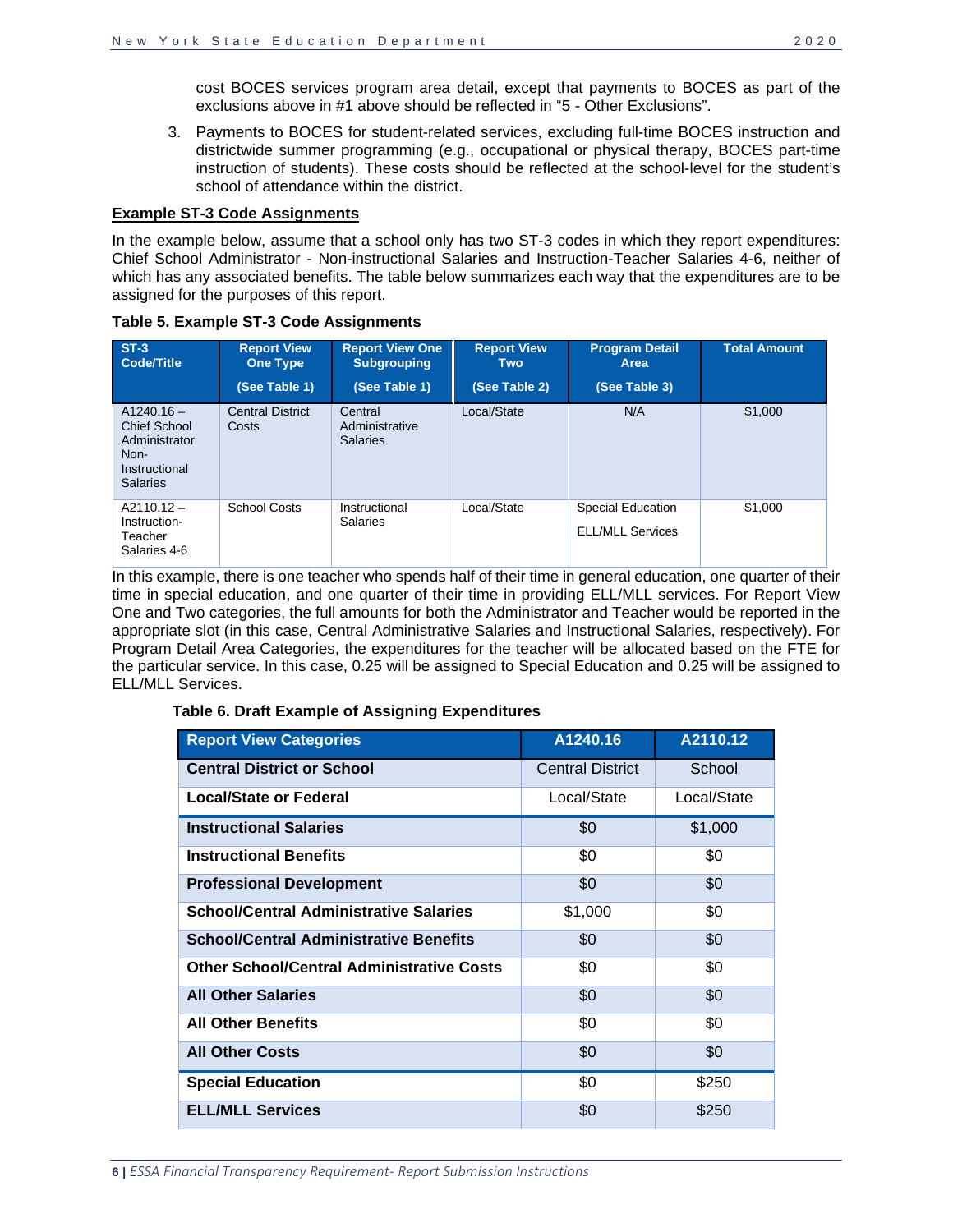| <b>Report View Categories</b>     | A1240.16 | A2110.12 |
|-----------------------------------|----------|----------|
| <b>Pupil Services</b>             | \$0      | \$0      |
| <b>Community Schools Programs</b> | \$0      | \$0      |
| <b>BOCES Services</b>             | \$0      | \$0      |
| Prekindergarten                   | \$0      |          |

#### <span id="page-8-0"></span>**Step 4: Enter School Level Data**

Once you've prepared your data, on the main page you will enter a school name, Institution ID, or BEDS Code, select the school and once loaded, select the "ESSA Financial Transparency Report – School Level Actual Expenditures" form for that school.

- Fill out all boxes using information collected on spending and your fringe rate. The form has validation checks that may produce error messages to ensure accuracy. See below for possible error screens.
- Use the TAB key to get to the subsequent boxes.
- The "Total" sections MUST add up to the values above them. Otherwise, the form will yield an error and you will not be able to save the form. This error may only appear upon clicking SAVE.
- If you don't know a value or need to come back and finish in the future, enter a 0 in the entry box as a placeholder. Make sure totals reflect the placeholder of zero. This will allow you to pass validation checks and SAVE. (Note: you will have to readjust the totals as well when entering the correct value in the entry box in the future.)
- Once you've input your data and there are NO blank inputs or errors, click Save.
- If you have successfully saved, you should see the image below:

| <b>ESSA Financial Transparency Report - District Level</b><br><b>Actual Expenditures</b>                                                                                                                                                                                                                                                                                                                                                                                                           | <b>Make Changes</b> | Return to Data Exchange |
|----------------------------------------------------------------------------------------------------------------------------------------------------------------------------------------------------------------------------------------------------------------------------------------------------------------------------------------------------------------------------------------------------------------------------------------------------------------------------------------------------|---------------------|-------------------------|
| for                                                                                                                                                                                                                                                                                                                                                                                                                                                                                                |                     |                         |
| (Bedscode:                                                                                                                                                                                                                                                                                                                                                                                                                                                                                         |                     |                         |
| ESSA Financial Transparency Report - District Level Actual Expenditures                                                                                                                                                                                                                                                                                                                                                                                                                            |                     |                         |
|                                                                                                                                                                                                                                                                                                                                                                                                                                                                                                    |                     | <b>® Wide View</b>      |
| This form has been saved but it has not been submitted.<br>Please review the verification report below and submit the data at the bottom of the page.                                                                                                                                                                                                                                                                                                                                              |                     |                         |
| <b>District Average Fringe Benefit</b>                                                                                                                                                                                                                                                                                                                                                                                                                                                             |                     |                         |
| After completing the District Fringe Rate Benefits, click SAVE at the bottom of this form before beginning the school level form. In order to<br>complete the rest of this district level form, the District Average Fringe Benefit at the top of this form must be completed first. The District<br>Average Fringe Rate multiplied by salary expenditures will provide Fringe expenditures.<br>STOP once completed and complete all school-level forms before finishing this district-level form. |                     |                         |
|                                                                                                                                                                                                                                                                                                                                                                                                                                                                                                    | <b>Amount Spent</b> | Fringe Rate (%)         |
| Total Employee Benefits in General Fund & Special Aid Fund                                                                                                                                                                                                                                                                                                                                                                                                                                         | 5                   | N/A                     |
| <b>Other Post-Employment Benefits</b>                                                                                                                                                                                                                                                                                                                                                                                                                                                              | 1                   | N/A                     |
| <b>Total Employee Benefits for Active Employees</b>                                                                                                                                                                                                                                                                                                                                                                                                                                                | 4                   | N/A                     |
| Total Personal Service in General Fund & Special Aid Fund                                                                                                                                                                                                                                                                                                                                                                                                                                          | 40                  | N/A                     |
| District Average Fringe Rate                                                                                                                                                                                                                                                                                                                                                                                                                                                                       | N/A                 | 10                      |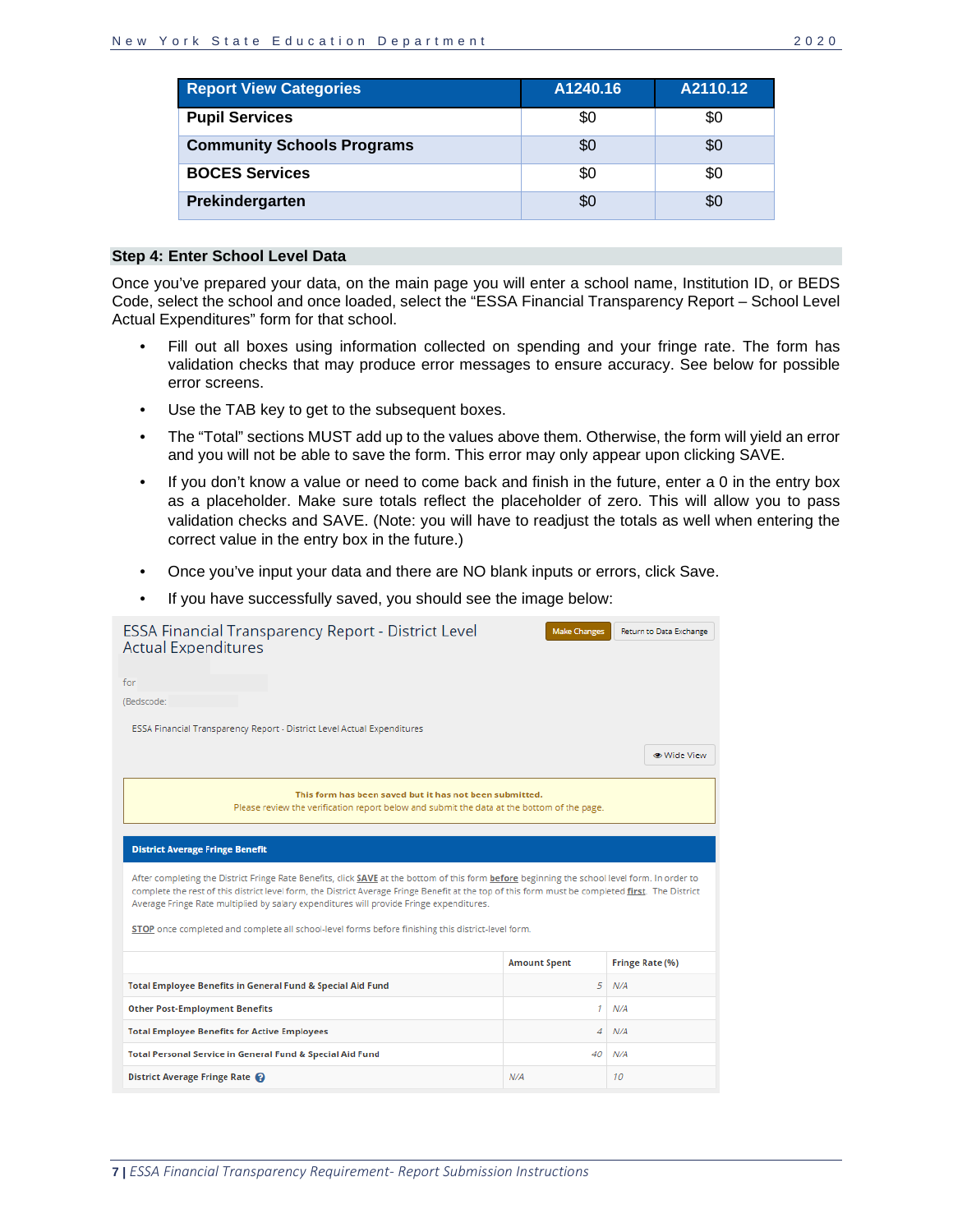

After submitting, you should see the following image at the top of the screen:

| ESSA Financial Transparency Report - School Level<br><b>Actual Expenditures</b> |                                                                                                                      | <b>Make Changes</b> | Return to Data Exchange |
|---------------------------------------------------------------------------------|----------------------------------------------------------------------------------------------------------------------|---------------------|-------------------------|
| for                                                                             |                                                                                                                      |                     |                         |
| (Bedscode:                                                                      |                                                                                                                      |                     |                         |
| ESSA Financial Transparency Report - School Level                               |                                                                                                                      |                     |                         |
|                                                                                 | This form has been successfully submitted.<br>You can review the submitted data below and make changes if necessary. |                     |                         |

Click on "Return to Data Exchange" to begin entering data for other schools. Your status for this school should read as "Submitted".

#### <span id="page-9-0"></span>**Step 5: Enter District Level Data**

Once you've placed ALL school level forms into submitted status, the data will be summed and loaded into the District form (this process will take a few minutes from the submission of the last school to occur). Return to the IDEx Search page, enter your district name, Institution ID, or BEDS code and select the "ESSA Financial Transparency Report – District Level Actual Expenditures" form.

• Click on "Make Changes" and begin entering data for the District Level.

**Note:** The school totals will be italicized within the District Form and cannot be accessed or changed directly; changes must be made by editing data within each school form.

- Once you've SAVED and SUBMITTED your District Level form, the process is complete.
- To make changes to school level entries, you must return to the school forms. Changes to entries A through D, J through K, and O through T must be made on school forms, not the district form. If any school form is returned to "in progress" status to make changes, then resubmitted, the IRS Data Exchange will re-aggregate school data and remove the district form from Submitted or Saved Status. Users must re-save and re-submit the district form after re-submitting a school form.

#### **Potential Error Screens**

There are multiple automated validations built into the IDEx form. Below are examples of these validation errors that may occur as you are completing the forms: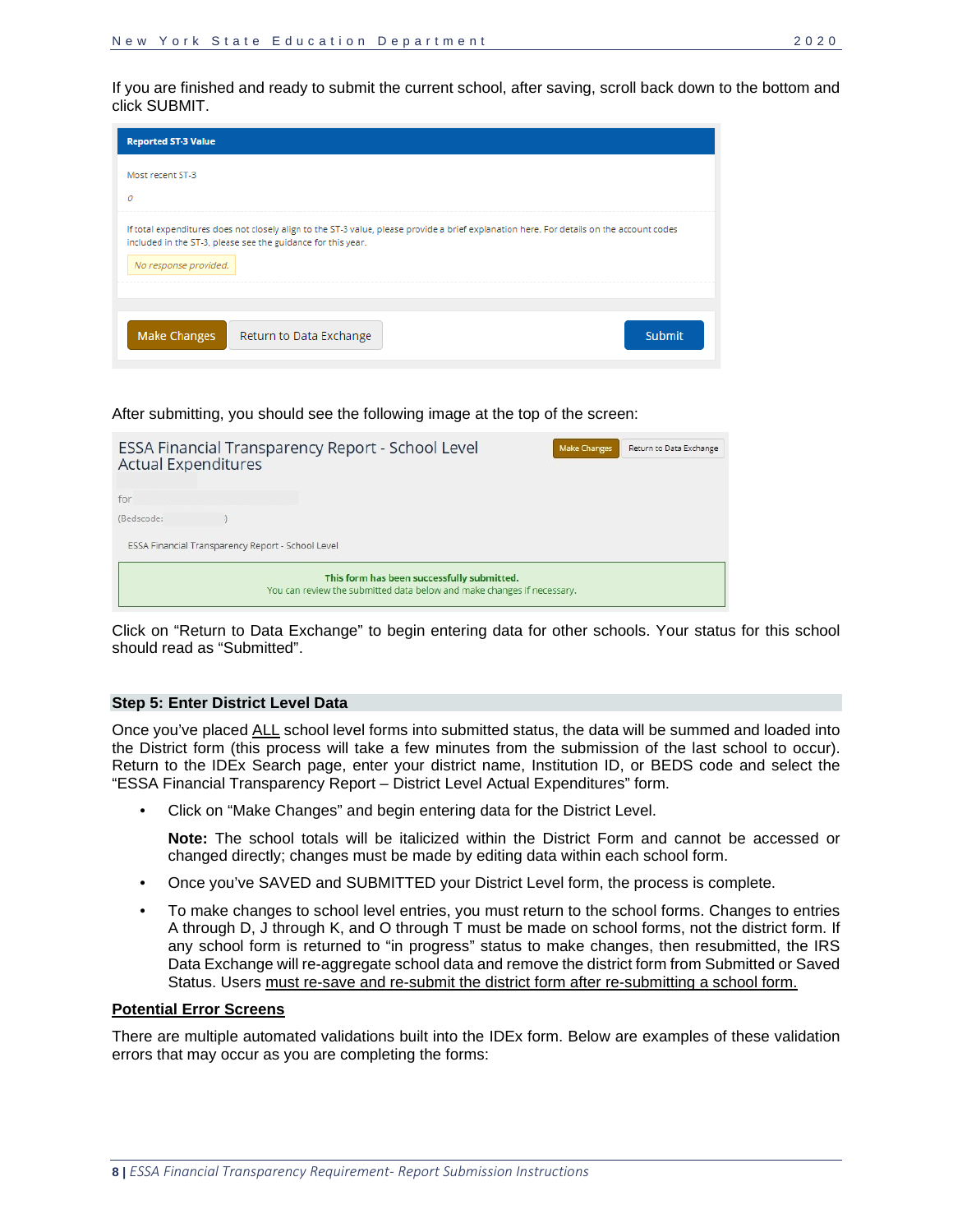**Blank Value:** the system will now accept any blank values and will return an error message. If the value for a field should be zero, please enter zero.

| <b>Instruction</b>                      |                                 |  |  |
|-----------------------------------------|---------------------------------|--|--|
| <b>A1. Classroom Salaries</b>           | ¢<br>5                          |  |  |
| <b>A2. Other Instructional Salaries</b> | \$<br>X This field is required. |  |  |
| <b>A3. Instructional Benefits</b>       |                                 |  |  |

**Incorrect Sum:** totals must match the sum of their components. If you click save or submit with errors this warning will appear.

| Instruction                                                    |                                                                                                 |
|----------------------------------------------------------------|-------------------------------------------------------------------------------------------------|
| <b>A1. Classroom Salaries</b>                                  | 12,000<br>s                                                                                     |
| <b>A2. Other Instructional Salaries</b>                        | 2,000<br>\$                                                                                     |
| <b>A3. Instructional Benefits</b>                              | 6,000<br>\$                                                                                     |
| <b>A4. Professional Development</b>                            | 4,000<br>\$                                                                                     |
| <b>A. Instruction Total</b>                                    | 5<br>\$<br>* The value must equal: 24000.<br>* Must equal the sum of all instructional costs    |
| <b>D. Total School Level</b>                                   | s.<br>-5<br>* Must equal the sum of all school level spending<br>* The value must equal: 10154. |
| There are errors in the data entered. Please check all values. | Save                                                                                            |

**Matching Error:** Total District and School Level Spending is validated with the sum of Total School Level and District Level. If these fields are not equal, the following message will appear:

| <b>Total District and School Spending</b>   |                                                                                                                                                |  |  |  |
|---------------------------------------------|------------------------------------------------------------------------------------------------------------------------------------------------|--|--|--|
|                                             | <b>Amount Spent</b>                                                                                                                            |  |  |  |
| I. Total District and School Level Spending | 5,400                                                                                                                                          |  |  |  |
|                                             | <sup>*</sup> Must be equal to the sum of Total School Level and Total District Level spending.<br><sup>*</sup> The value must equal: 58894380. |  |  |  |